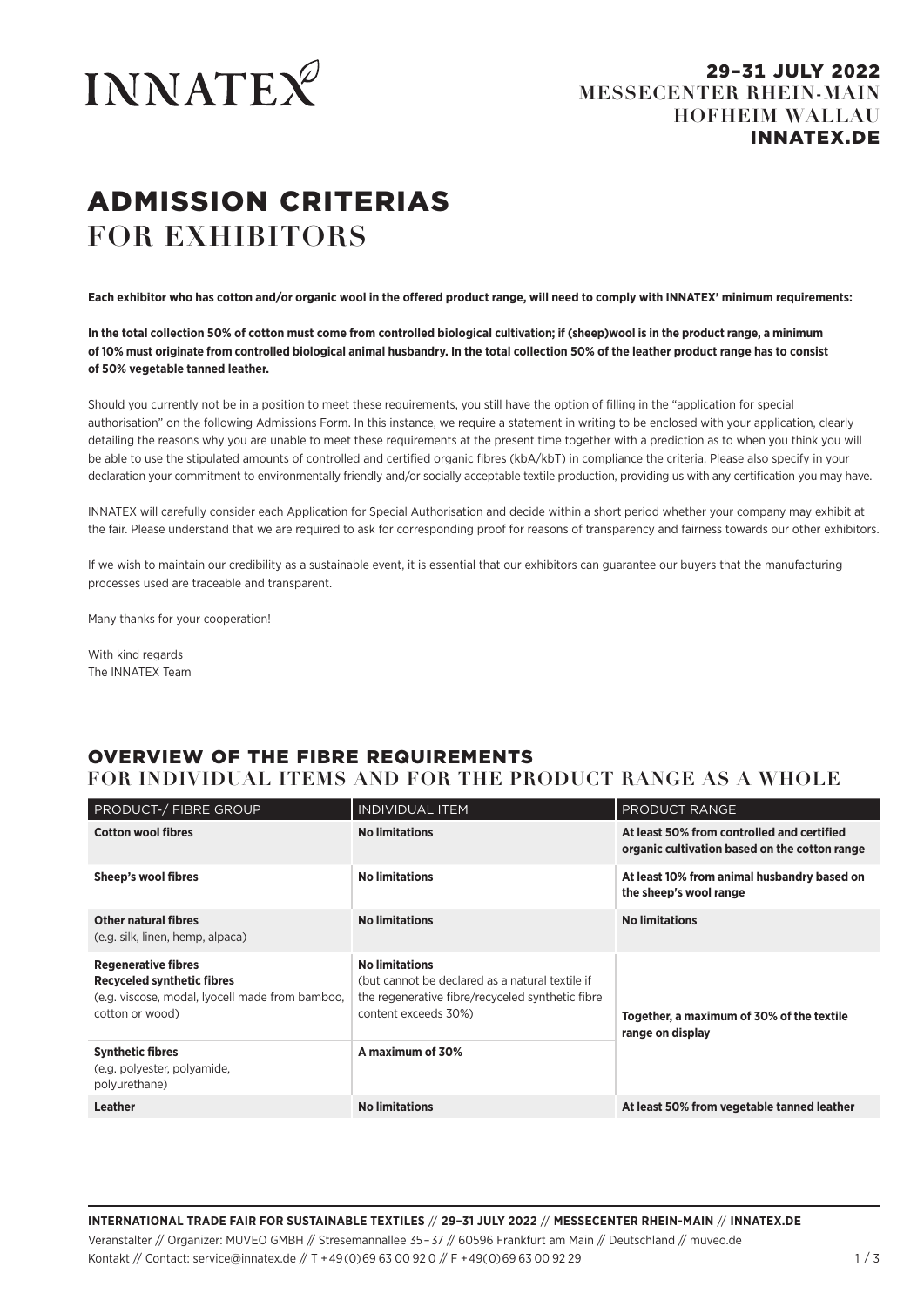

## ADMISSION CRITERIAS **PRODUCT CLASSIFICATION**

 $\mathbf{1} / \mathbf{2}$ 

#### **Mail or Fax reply to: hitzel@muveo.de // +49 (0) 69 63 00 92 29**

#### MEETING THE ADMISSION CRITERIA IS THE BASIS FOR PARTICIPATING IN INNATEX.

**Filling in this form is mandatory for every exhibitor!** The exhibitor will not be accepted to take part in INNATEX until the form has been received and the cited admission criteria approved by the organiser. **The admission criteria form is an essential part of your registration to INNATEX and must, therefore, be filled in before EVERY event.** The organiser reserves the right to assign an independent body with verification if the criteria are met. Exhibitors MUST have all certification and verifiable proof available at the stand for inspection at all times. The organiser has the right to order the removal of parts of a collection or the closure of an entire stand at any time. This does not affect the exhibitor's obligation to pay the stand rental due.

#### TEXTILES AND LEATHER GOODS

**!**

**!**

Admission criteria for exhibitors offering textiles resp. leather goods:

- The textiles on show must be labelled in compliance with German textile labelling law ("Textilkennzeichnungsgesetz"). In particular the information on the raw materials content must be labelled on every textile exhibit in a clearly legible manner, using the terms for textile fibres as prescribed by the abovementioned textile labelling law. In this context, we would like to point out that regenerated cellulose fibres must be referred to in the official declaration on the content of raw materials exclusively as "viscose" (or modal, lyocell), irrespective of the original basic material (e.g. bamboo, cotton, wood). Such regenerated fibres form their own fibre group alongside synthetic and natural fibres; they may not be promoted as natural fibres.
- The proportion of **natural fibres must amount to at least 70% of the total textile range** on show.
	- **At least 50% of the cotton fibres and/or 10% of the sheep's wool fibres in the exhibited product range must be made from controlled and certified organic cultivation and/or animal husbandry (kbA/kbT).**
	- **Items with a more than 30% share of synthetic fibres may NOT be exhibited.** However, if recycled synthetic fibres are used, individual articles with a more than 30% share of these fibres may be exhibited.
	- Exhibited items may only be promoted as a **natural textile** if they **have at least a 70% natural fibre content**.
	- **Leather products must contain at least 50% vegetable tanned leather.** Products made of synthetic leather (artificial leather) or chrome tanned leather may not be exhibited.

Items exhibited solely as samples need not meet these regulations provided the equivalent items produced for sale do comply. In this instance, the composition of the raw material content for both the sample and the product to be sold must be clearly labelled on the exhibited sample.

#### FIBRE MATERIAL OF THE EXHIBITION RANGE ON SHOW The sum of all fibre materials must be 100%.

 The **cotton and sheep's wool** content of our exhibition range contains **at least 50% certified cotton fibres/ 10% certified sheep's wool fibres** from controlled and certified organic cultivation/animal husbandry (kbA/kbT).

Our exhibition range consists of approx. \_\_\_\_\_\_\_\_\_\_\_\_% natural fibres. Our exhibition range consists of approx. \_\_\_\_\_\_\_\_\_\_\_% regenerated fibres (e.g. viscose, modal, lyocell). Our exhibition range consists of approx. \_\_\_\_\_\_\_\_\_\_\_% of synthetic fibres. Of this total, approx.  $\%$  comprises recycled synthetic fibres.

#### NATURAL MATERIALS USED

#### **proof must be provided for the content information given below.**

- O Cotton (6) % from certified organic cultivation) **C** Linen (6) % from certified organic cultivation)
- 
- 
- 
- 
- O Hemp (\_\_\_\_\_% from certified organic cultivation) Sheep's-Wool (2008) Sheep's-Wool (2009) Sheep's-Wool (3009) Sheep's-Wool (3009) Sheep's-Wool (3009) Sheep's-Wool (3009) Sheep's-Wool (3009) Sheep's-Wool (3009) Sh
- Silk (\_\_\_\_\_\_\_% from certified organic livestock) Leather (\_\_\_\_% vegetable tanned leather)
- O Blended natural fibres **C** Other (alpaca, jute, ramie, wood, horn, precious metals etc.)

#### APPLICATION FOR SPECIAL AUTHORISATION

 **Our textile range of cotton and sheep's wool fibres does not yet meet the required composition.** We therefore wish to apply for special authorisation to paticipate in the exhibition (see leaflet) and, herewith, submit an explanation detailing the reasons why we are currently unable to meet the specified criteria.

| City, Date | Signature |
|------------|-----------|

**INTERNATIONAL TRADE FAIR FOR SUSTAINABLE TEXTILES** // **29–31 JULY 2022** // **MESSECENTER RHEIN-MAIN** // **INNATEX.DE**  Veranstalter // Organizer: MUVEO GMBH // Stresemannallee 35–37 // 60596 Frankfurt am Main // Deutschland // muveo.de

Kontakt // Contact: service@innatex.de // T +49(0)69 63 00 92 0 // F +49(0)69 63 00 92 29